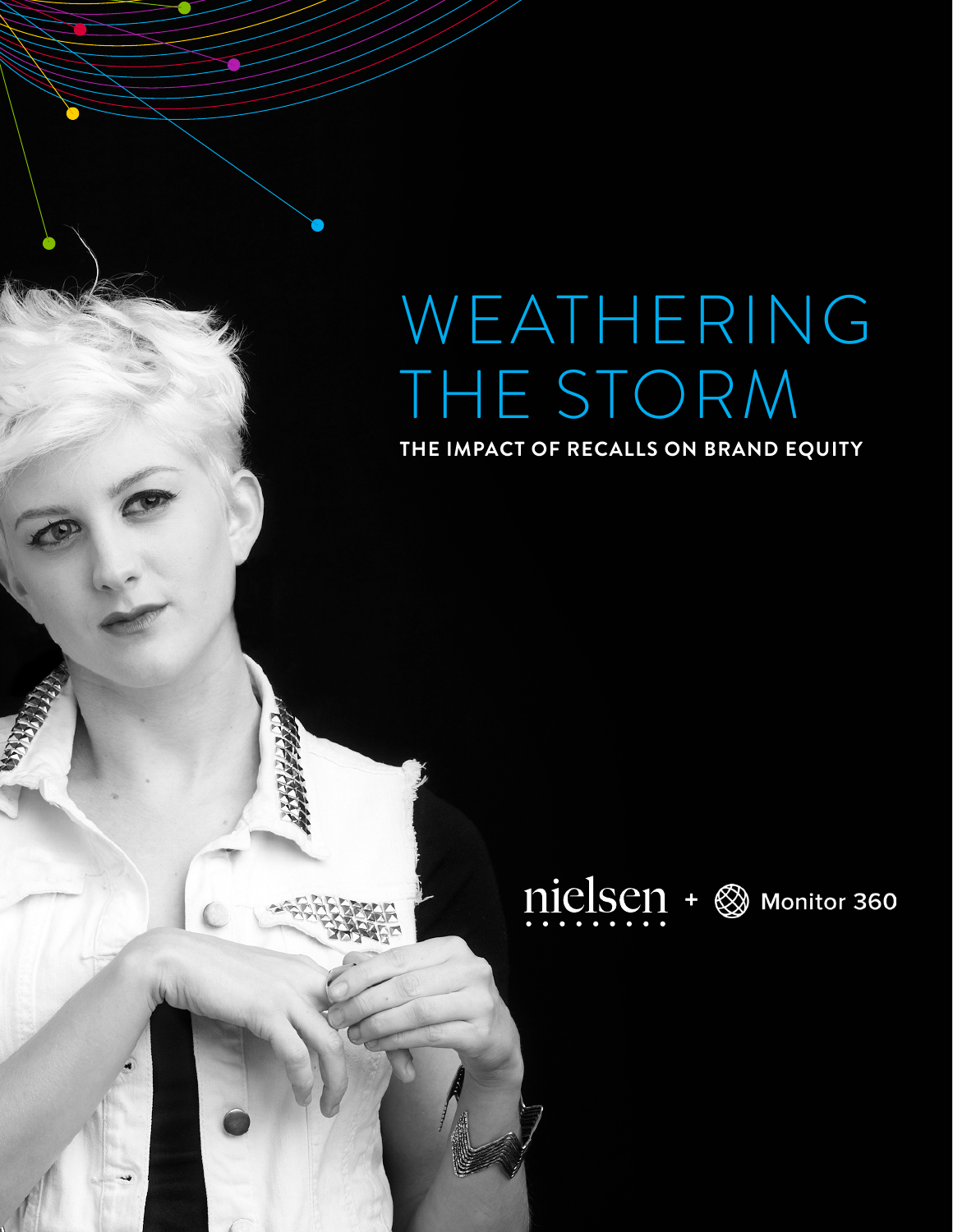### REPAIRING YOUR BRAND AFTER A PRODUCT RECALL

Recalls, even those with only minor impact on the consumer, can seriously affect consumer sentiment and damage a company's reputation and the brands in its portfolio. Based on Nielsen's 2016 Annual Reputation Quotient report, which surveyed more than 23,000 U.S. adults, product recall was among the top five situations that damage corporate reputation, after dishonesty, illegal activity or a security breach.

Recovering from a product recall event requires a foundational understanding of your corporate reputation and the equity position of product brands vs corporate brands, as well as an understanding of your consumers deeply-held beliefs before and during the recall.

To facilitate that recovery it is imperative to:

- • Acquire fast and accurate marketplace insights
- Understand salience and impact on brand equity
- Identify impact on corporate reputation drivers to prioritize actions
- Capture language to help frame and contextualize response
- Understand and navigate vulnerabilities introduced into reputational landscape

The strength of the brand experiencing the recall, along with consumer perceptions and beliefs about that brand, show us that some brands might be better equipped to rebound from a product recall than others. In a joint effort, Nielsen and Monitor 360 have worked together to analyze just that. While this study focused mainly on food-based recalls, the themes uncovered about brand equity strength and resilience are applicable across multiple industries. Strong brands are more likely to be able to "absorb" a negative event like a recall, assuming they handle the situation in a proactive way. Understanding the "why" behind consumer perceptions, and how the recall could affect brands over the long-term can offer the best guidance to course-correct and rebound sales quickly.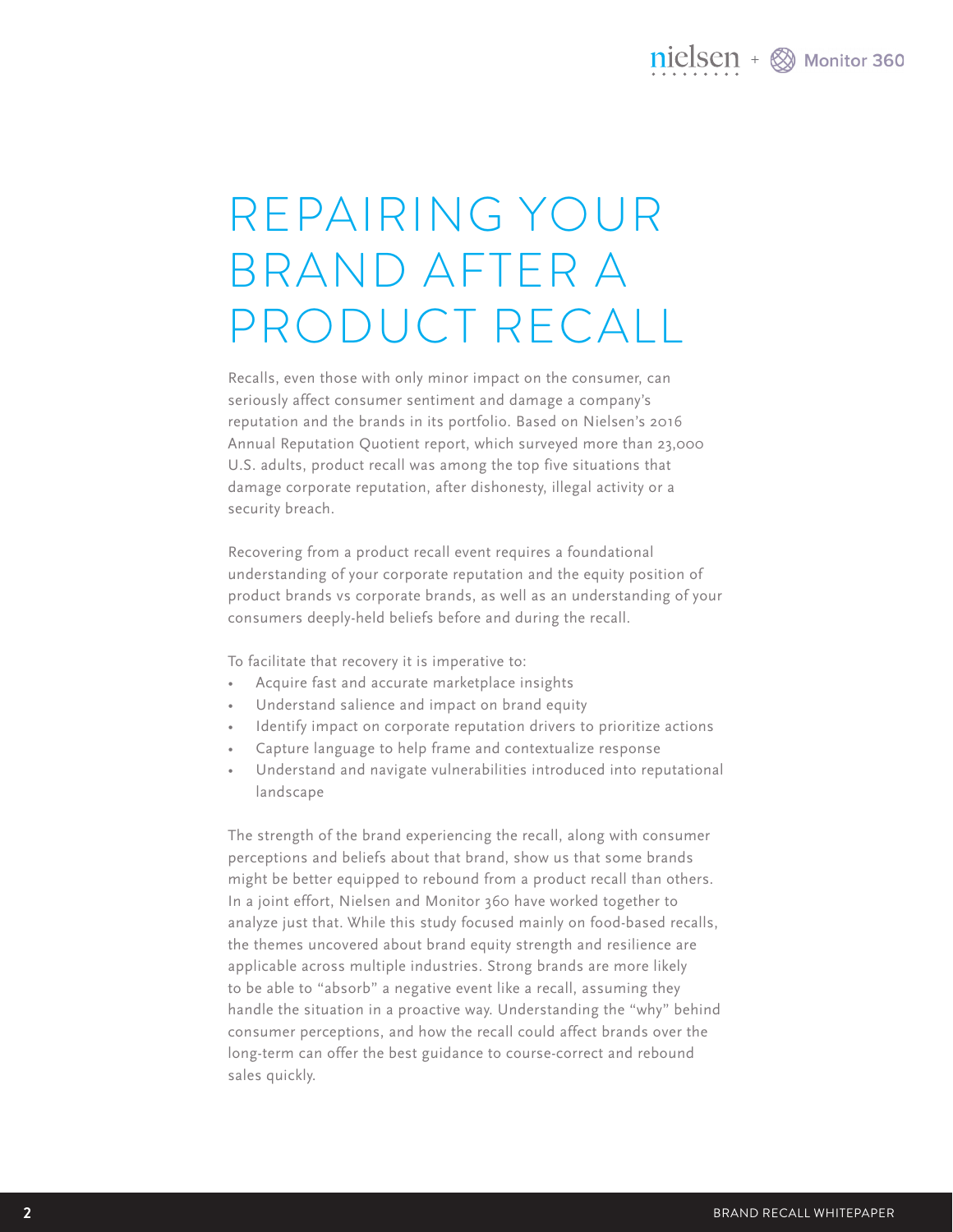### $nielsen +  $\otimes$  Monitor 360$

# UNDERSTANDING THE FOOD RECALL NARRATIVES THAT IMPACT BRAND PERCEPTIONS

Capturing and analyzing the underlying beliefs and assumptions, or narratives, that drive post-recall consumer behavior can help explain consumer reactions. These narratives are critical to effectively prepare for and mitigate long-term brand damage.

Monitor 360 analyzed over 15,100 consumer responses to 17 major food recalls on social media from January 2015 to May 20161 . Nine unique narratives were uncovered about food recalls that reflect overarching consumer beliefs, each with a measurable impact. Monitor 360 displays these impact scores via a Narrative Impact™ number, which measures the prominence of a narrative relative to the broader conversation on a given topic or product.

Each of these nine narratives are derived from social and traditional media source data, and represents unprompted viewpoints expressed by consumers. The Narrative Impact Scores in a recall will determine both the actions that the company should take, as well as give an indication of how likely the brand is to rebound.

| THANKFUI AND WAITING                    |
|-----------------------------------------|
| STEP UP FOOD SAFFTY                     |
| REAL FOOD ISN'T RECALLED                |
| CUSTOMERS SHOULD USE COMMON SENSE       |
| PROFIT OVER PEOPLE                      |
| <b>GLAD I SWITCHED TO ANOTHER BRAND</b> |
| ONE MORE REASON TO BOYCOTT              |
| AFRAID AND ABANDONED                    |
| BRING OUR PRODUCTION HOME               |



*To learn more about what each of these narratives mean, turn to page 11*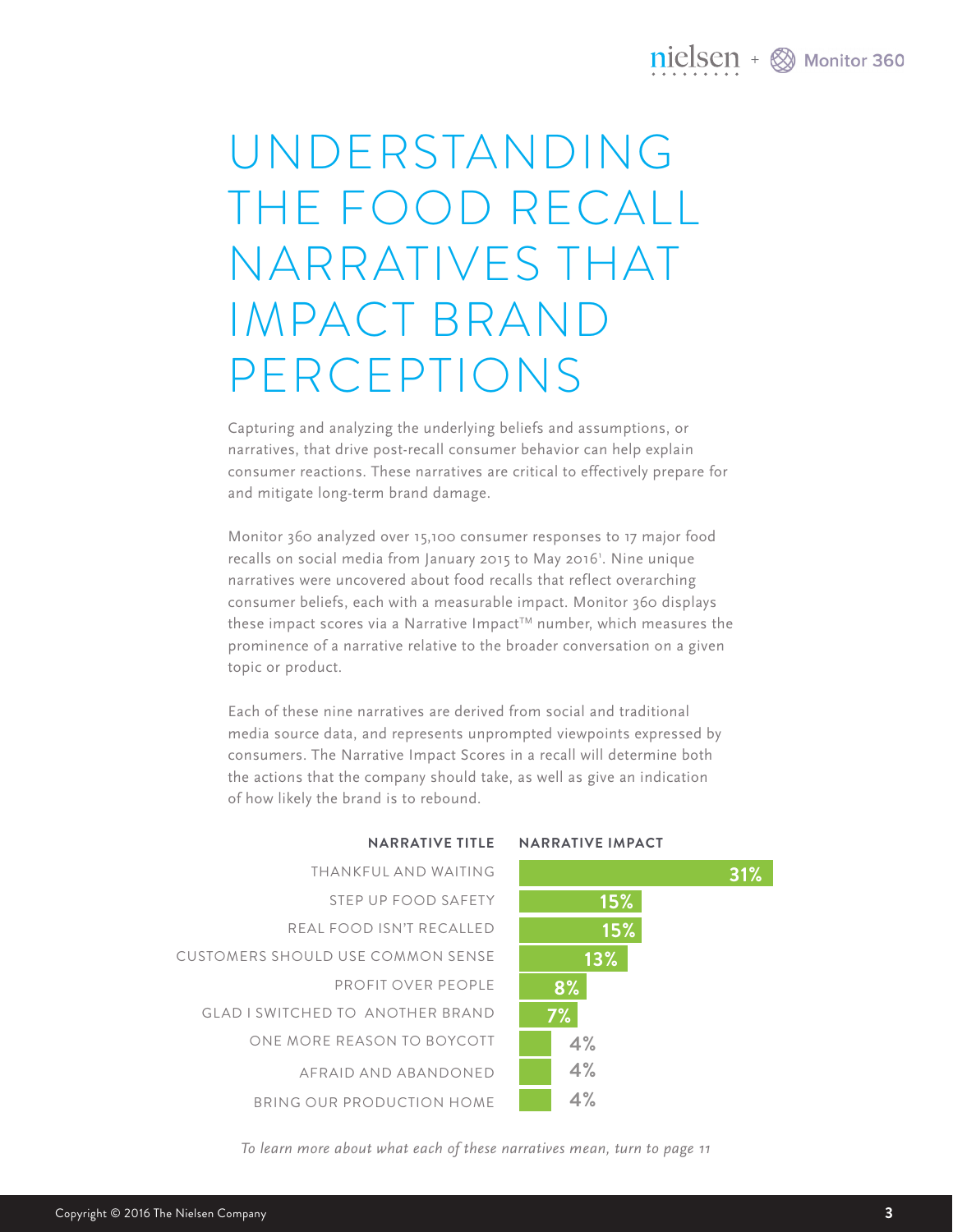

After these nine narratives were uncovered, Nielsen and Monitor 360 looked at three key recalls that had occurred over 18 months using Monitor 360's Narrative signature<sup>™</sup> tool. This analysis showed no correlation between the severity of a recall and the type of narratives consumers express about it. For example, a recall that lasted several months with severe consumer effect actually received positive consumer reactions, while much smaller and less consequential recalls drew harsh responses. But this is not to say that it's a shot in the dark when it comes to knowing consumer reaction around a recall before it happens. Instead, it reveals that pre-existing narratives about a brand play a critical role in how consumers respond during a recall, and are intimately tied to brand equity.

#### *Understanding Brand Equity*

Brand equity is a key measure of long-term brand strength. It is developed over time through many brand impressions and interactions, and is activated when a brand aligns with consumers' needs and values. This then triggers a series of behaviors like preference, loyalty and sales.

Three key metrics go into determining a brand's equity scores: consumer familiarity with a brand, consumer perception of the quality of the brand and consumer likelihood to purchase the brand in the future.

 $2^{\circ}$ Narrative signature™ measures a brand's association with a belief by calculating how frequently a company is associated with a narrative relative to the total number of times that company appears in the data set.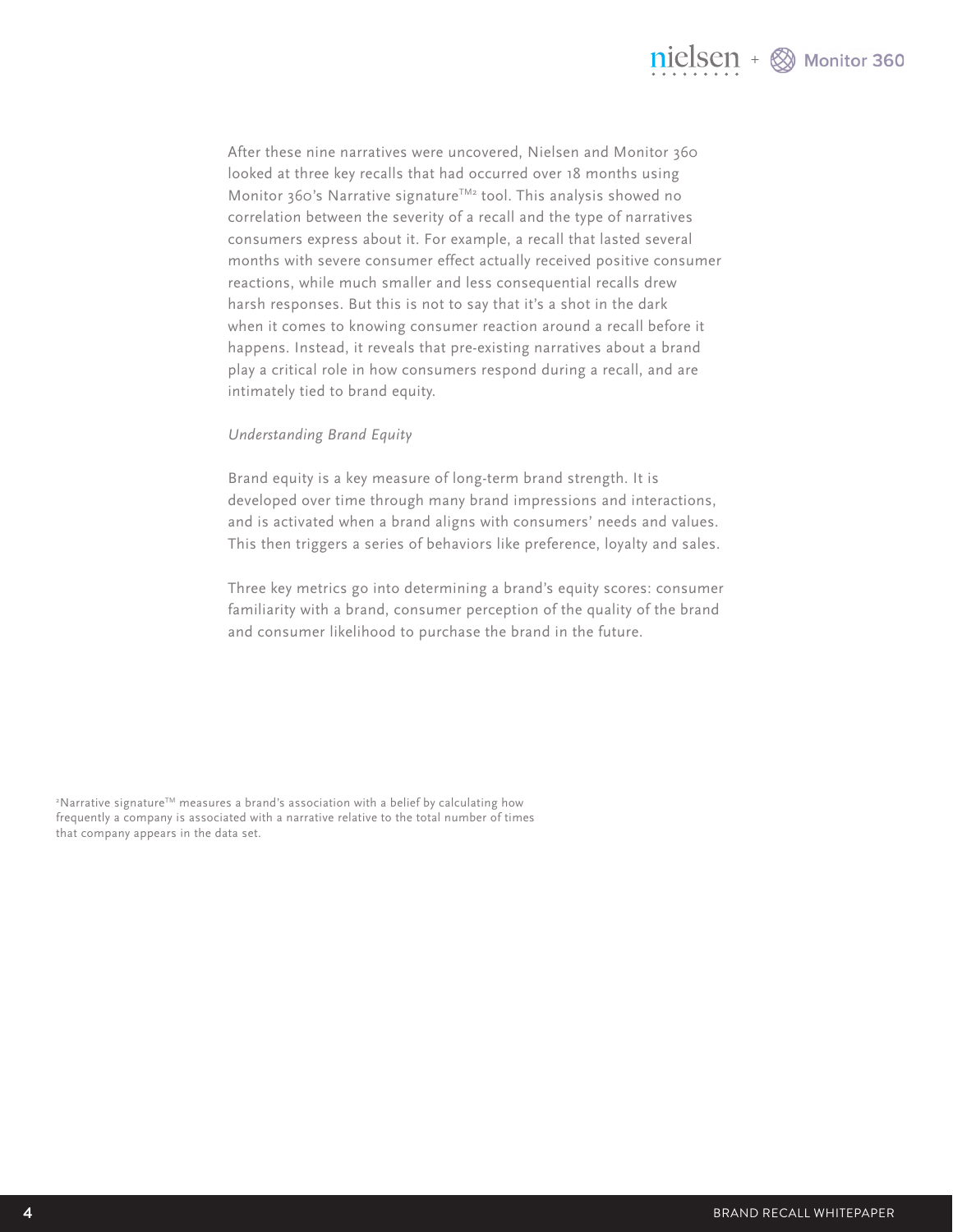

A product recall can impact each of these measures. Factors to consider include the publicity of the recall, speed of reaction to the recall by the company and product availability as a result of the recall.

In order to continue to understand equity and Monitor 360's narratives, Nielsen took a look at the three key recalls mentioned above using the lens of brand equity<sup>3</sup> over time (both before, during and after the recall).

Below are three scenarios of consumer reactions and brand equity positions, which demonstrate how managing brand equity and understanding the consumer narrative assist in responding to product recalls.

*Recall Case Scenarios and Outcomes.*

### SCENARIO 1: LOYALTY LIFESAVER

What Happened: A manufacturer issued a recall driven by a health concern. While the concern was contained within a certain production location, the manufacturer voluntarily recalled its entire product line as a measure of precaution. This recall was national in scale and prolonged over several months. The manufacturer exercised extreme caution and communicated publically about their plan of action.

Narrative: Despite the extent of this recall, the brand's highest narrative association—shown in the graph below—was the positive "Thankful and Waiting" narrative. Consumers thanked the company for caring enough about its customers to issue a recall, and promised to forgo other brands while they waited for the manufacturer to return to the shelf.

3 Brand equity data referenced from the Harris Poll EquiTrend annual syndicated brand tracking study.



*To learn more about what each of these narratives mean, turn to page 11*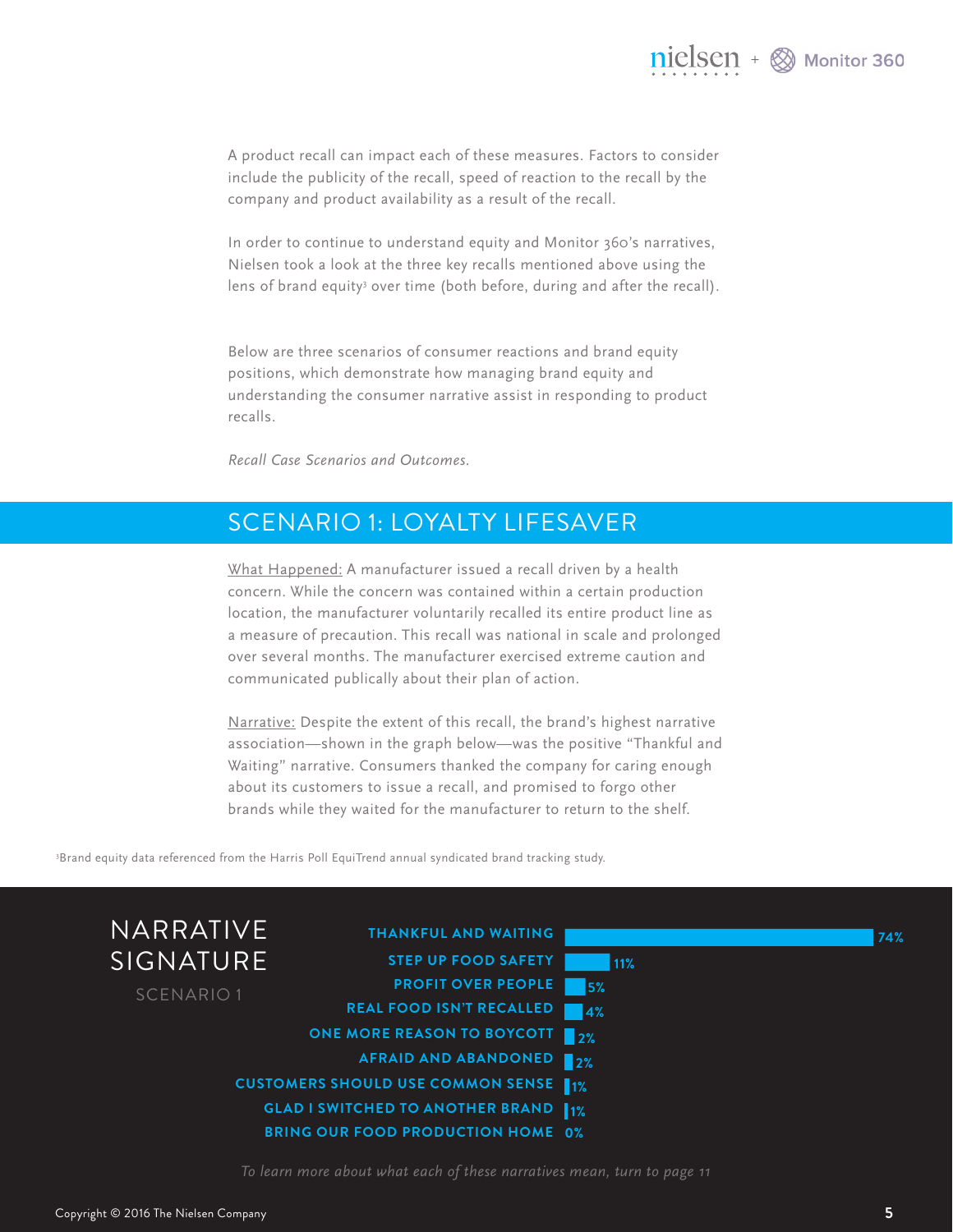

Brand Equity and Sales: This manufacturer's brand equity ratings had been strong over time, ranking in the top third of all human food brands measured in the Harris Poll EquiTrend®. During the course of the recall, brand equity scores declined significantly. However, because the brand was coming from a position of strength, the Brand Equity score continued to rank in the top third of all human food brands despite a temporary dip during the recall. Consumers continued to report stable brand trust scores and indicated they felt the brand was "holding steady" in terms of momentum.

Nielsen was also able to monitor the impact of the recall on sales. Of course, sales declined severely when the brand was unavailable during the recall period. However, after a year of slowly returning product to the shelf, weekly sales were almost 80% of their pre-recall levels.



Strategic Considerations: Strong brand equity can help a company weather a recall and avoid long-term damage. The trust built over time can make customers more likely to believe that the event was an honest mistake that is being fixed, rather than something endemic to the product itself. In scenario 1, the company drew upon that good will – while communicating honestly about what happened – to connect with positive narratives, preserve the brand's equity and help sales rebound. It should be noted, however, that recalls like this require the difficult task of building durable brand equity ahead of a recall in order to ensure resiliency and avoid negative narratives that can arise when equity is low.

#### EQUITY INDEX \$ SALES MM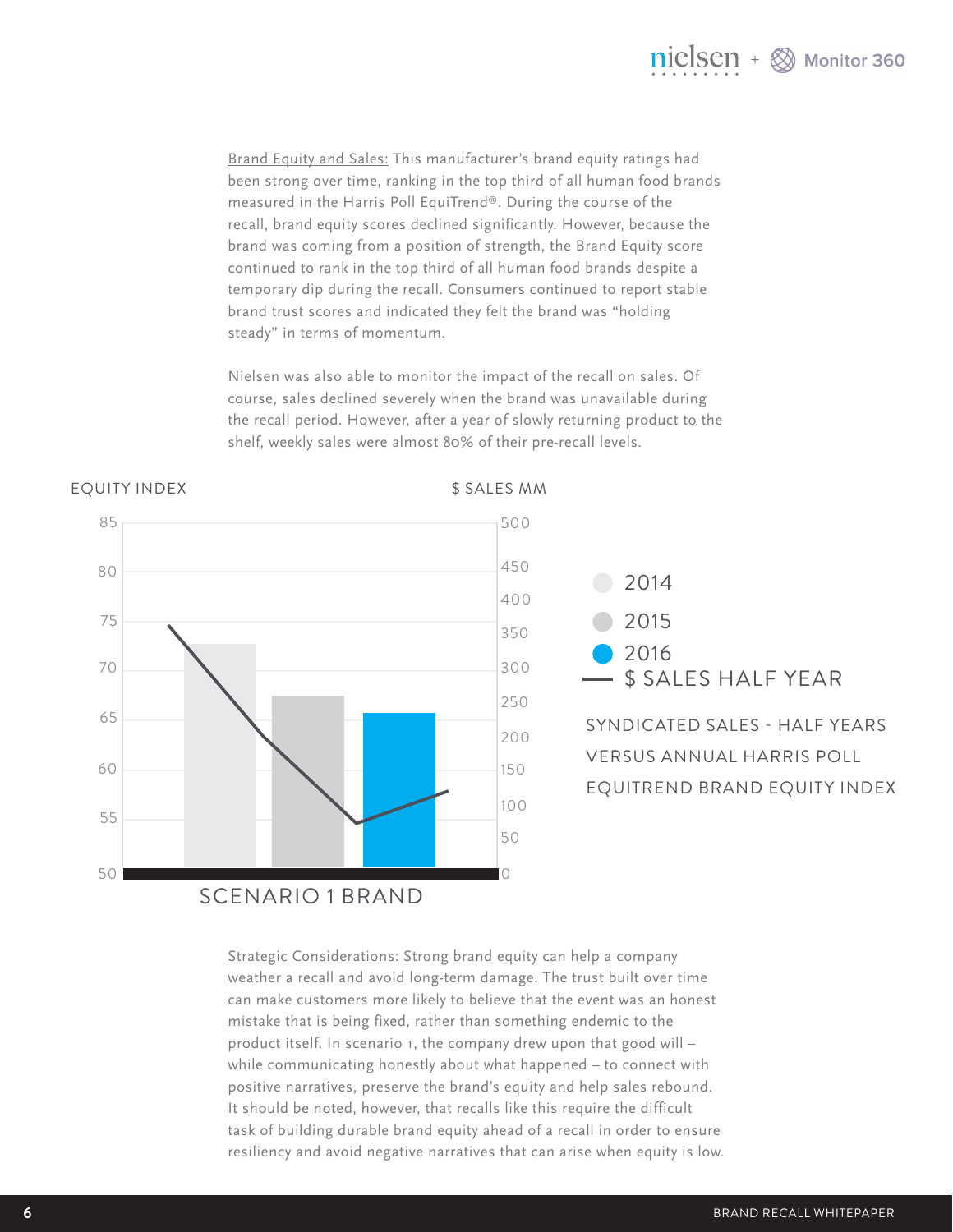#### SCENARIO 2: QUALITY COUNTS

What Happened: A manufacturer voluntarily issued a partial recall of a brand driven by the possibility of foreign objects in the food. The recall was regional in scale and caught prior to any reported consumer impact. The company issued a press release about the recall, and received widespread news coverage as a result.

Narrative: This relatively small recall touches off a narrative that admonishes the manufacturer's overall food quality, resulting in a narrative that questioned the company's overall quality. As a result, this brand had the highest association with the narrative "Real Food Isn't Recalled," shown below, which criticizes the company for producing "processed food full of chemicals." This overwhelmingly negative reaction shows how even a minor recall can bring forth latent beliefs formed about the brand prior to the recall.

|                       | <b>REAL FOOD ISN'T RECALLED</b><br>39%                       |
|-----------------------|--------------------------------------------------------------|
|                       | <b>STEP UP FOOD SAFETY</b><br>28%                            |
|                       | <b>PROFIT OVER PEOPLE</b><br>19%                             |
|                       | <b>THANKFUL AND WAITING</b><br>l 8%                          |
| <b>NARRATIVE</b>      | <b>CUSTOMERS SHOULD USE COMMON SENSE</b><br>13%              |
| SIGNATURE             | <b>GLAD I SWITCHED TO ANOTHER BRAND</b><br>$\blacksquare$ 3% |
| SCENARIO <sub>2</sub> | <b>AFRAID AND ABANDONED</b><br>0%                            |
|                       | <b>BRING OUR FOOD PRODUCTION HOME 0%</b>                     |
|                       | <b>ONE MORE REASON TO BOYCOTT 0%</b>                         |
|                       |                                                              |

*To learn more about what each of these narratives mean, turn to page 11*

Brand Equity and Sales: The specific brand associated with the recall had relatively strong equity, however its parent company did not. While the brand equity score on the whole was not impacted for the individual brand, there was an impact on a supporting metric, brand trust, where consumers indicated a significant decline in trust in the brand.

Many times, consumers are unaware that a brand is owned by a larger entity. But, the press surrounding the recall associated the brand with its parent company, which could have been the cause of the negative narrative and decline in trust. Consumers are also increasingly doing their homework, researching companies before doing business with them or purchasing their products, and taking action based on what they learn about the company's reputation.

Source: Harris Poll Reputation Quotient study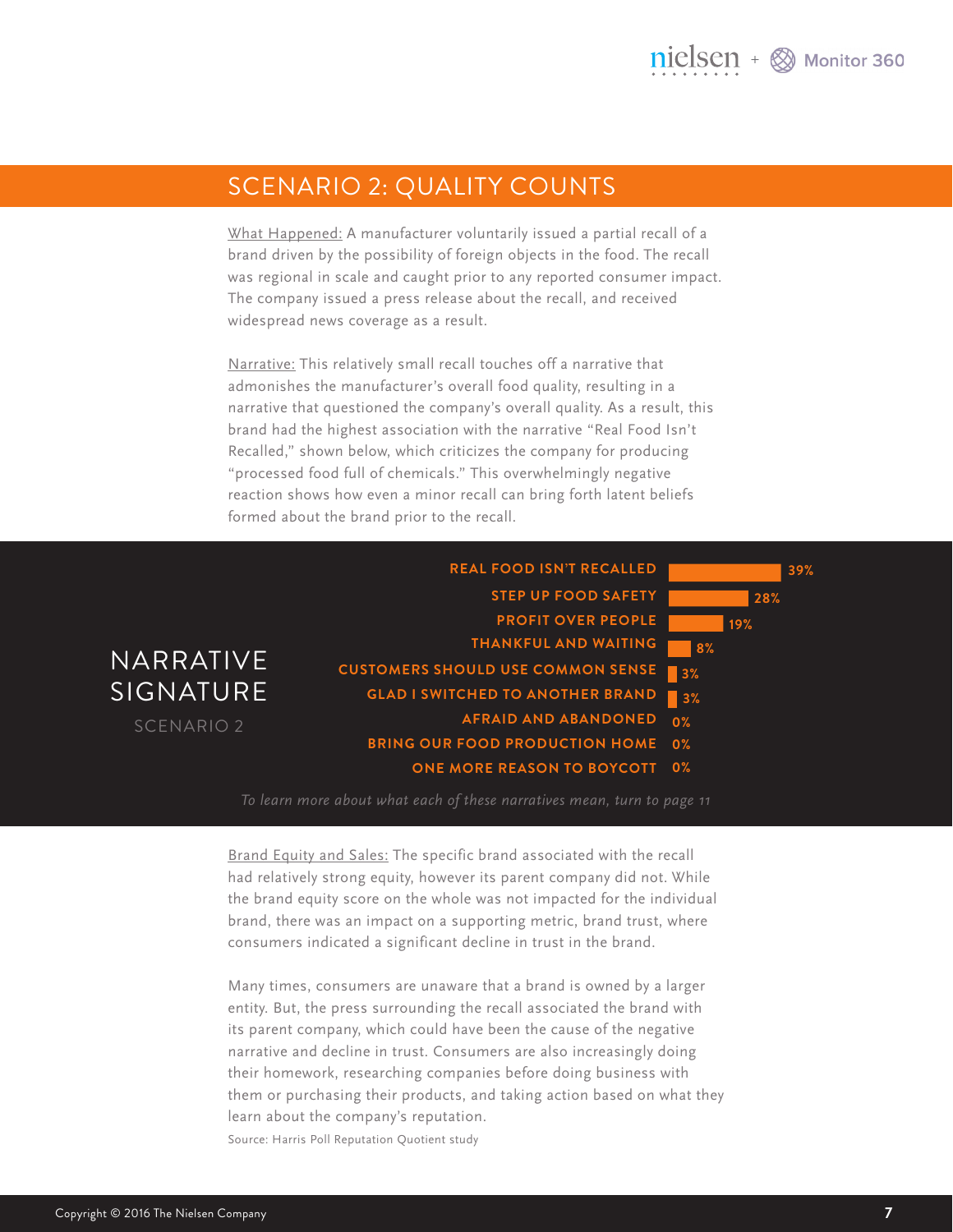Because the recall was so small in scope, there was a dip in sales for the specific product during the recall. But, that decline was buoyed by other products in the line, keeping overall sales impact relatively flat during the recall.

Strategic Considerations: Recalls of any size or type can bring beliefs and associations about a product to the surface. Companies must be ready to counteract these narratives before they can take root. To counter negative narratives during a recall, a company can reframe them by highlighting stories about the benefits of the product, and in this case, highlighting the individual identity of the recalled brand and leveraging the equity of the product brand or corporate brand, depending on historical equity.

### SCENARIO 3: LOCATION, LOCATION, LOCATION

What Happened: A manufacturer issued a voluntary recall of a specific product due to a manufacturing issue which could have posed a health risk to consumers. The recall was national in scale and was communicated in the press. This particular manufacturer had issued recalls in the past, some of which had been widely publicized in a negative manner.

Narrative: While this manufacturer is an American company, this recall caused consumers to question the location of production and perceived inadequacies in food safety regulations. Consumers responded by expressing the negative "Bring Our Food Production Home" narrative, blaming the manufacturers overseas production facilities as the reason for the recall and for a broader lack of food safety standards displayed by the company in the past. They also tied their sentiment to another narrative, "Glad I Switched to Another Brand," expressing that the recall reinforced their decision to continue buying from the competition.

|                   | <b>GLAD I SWITCHED TO ANOTHER BRAND</b><br>37% |
|-------------------|------------------------------------------------|
|                   | <b>BRING OUR FOOD PRODUCTION HOME</b><br>32%   |
|                   | STEP UP FOOD SAFETY<br>16%                     |
|                   | <b>REAL FOOD ISN'T RECALLED</b><br>$\vert$ 6%  |
| NARRATIVE         | <b>PROFIT OVER PEOPLE</b><br>$\blacksquare$ 5% |
| <b>SIGNATURE</b>  | <b>CUSTOMERS SHOULD USE COMMON SENSE 2%</b>    |
| <b>SCENARIO 3</b> | AFRAID AND ABANDONED 2%                        |
|                   | THANKFUL AND WAITING 2%                        |
|                   | <b>ONE MORE REASON TO BOYCOTT 0%</b>           |

*To learn more about what each of these narratives mean, turn to page 11*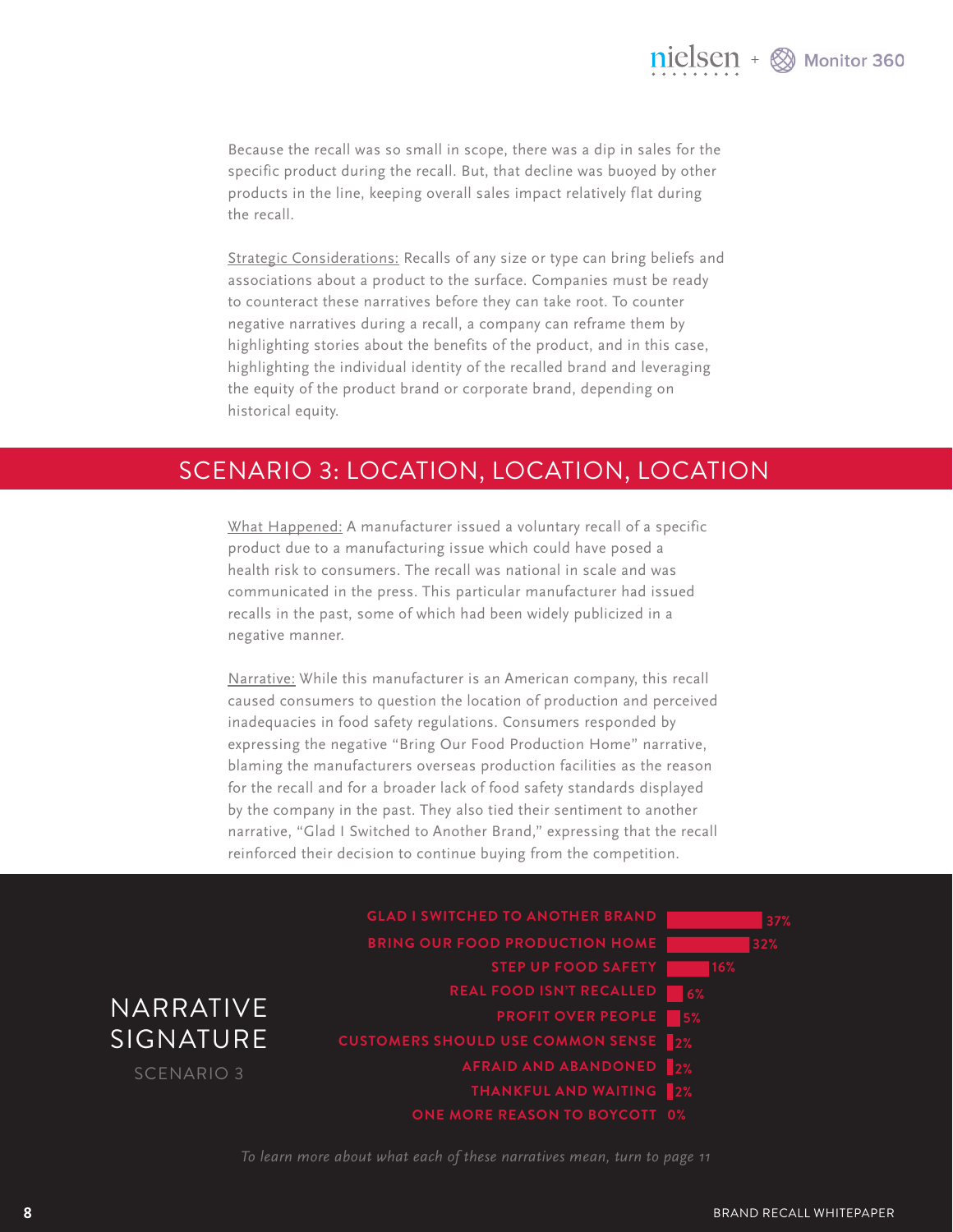

Brand Equity and Sales: When compared to all human food brands measured in EquiTrend, this brand's equity was ranked in the top third of all measured brands in 2014. Due to the recall, however, the brand has since seen significant declines and currently ranks near the average of all human food brands. Over the past three years there have been multiple recalls for the brand, and during that time there has been an erosion of brand trust, along with negative perception of brand quality and low purchase consideration.

This brand has endured multiple recall events over the past four years, and sales show the ebb and flow of consumer withdrawal at the point in time of recall, and then a slow regaining of footing.



Strategic Considerations: Recalls can bring negative narratives about issues that are seemingly unrelated to the recall to the forefront, particularly if recall events continue to plague the brand. Companies can mitigate the impact of these narratives before and after a recall by emphasizing high quality standards, regardless of production location. Of course, repeat recalls, even if unrelated, can hold a brand back from expansion or competing against other brands.

#### EQUITY INDEX \$ SALES MM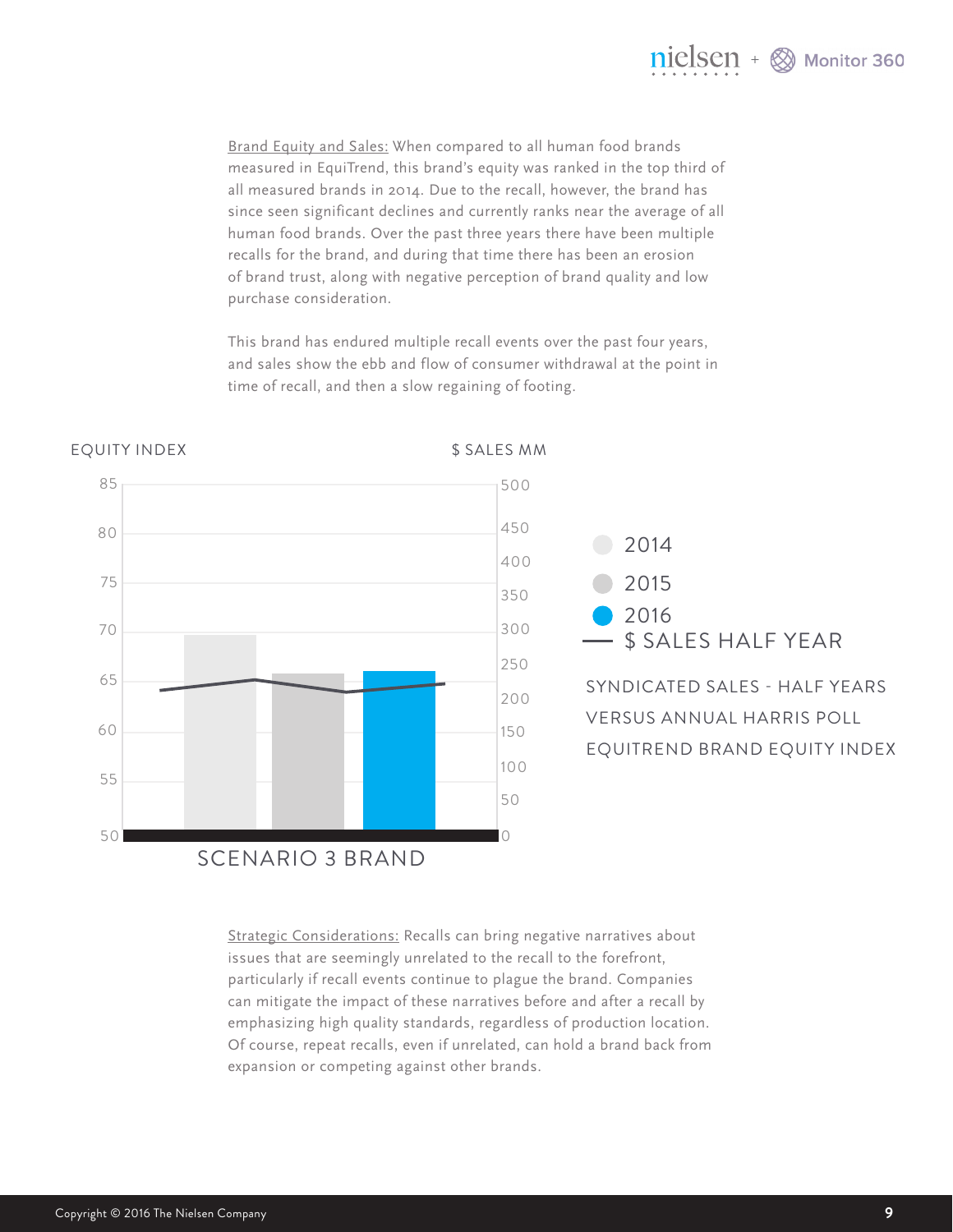### CONCLUSIONS

No manufacturer wants to endure the strain that a product recall can have on their bottom line, as well as their brand position. When a recall does occur, there's a range of potential consumer narratives, many of which are driven by perceptions about a company's brand, product, or operations that existed before a recall happened.

When faced with an event that introduces reputational risk, it is essential to understand the landscape in order to execute an informed, appropriate corporate response to protect a company's reputation. Having a full understanding of that landscape must include the consistent monitoring of brand equity and resulting impact on sales. Brands with strong everyday equity allow for some leeway with consumers. Monitoring brand equity is critical in order to keep a pulse on consumers' views of and interactions with brands, so that consumers will remain loyal – in both positive and negative circumstances.

Additionally, doing the work to identify, quantify and leverage consumer perceptions and narratives both before and after recalls can lessen the impact overall. Knowing your consumers' deeply held beliefs about your brand gives you an understanding of the "why" behind consumer behavior, enabling you to strategically repair your brand and build resiliency in the long-term.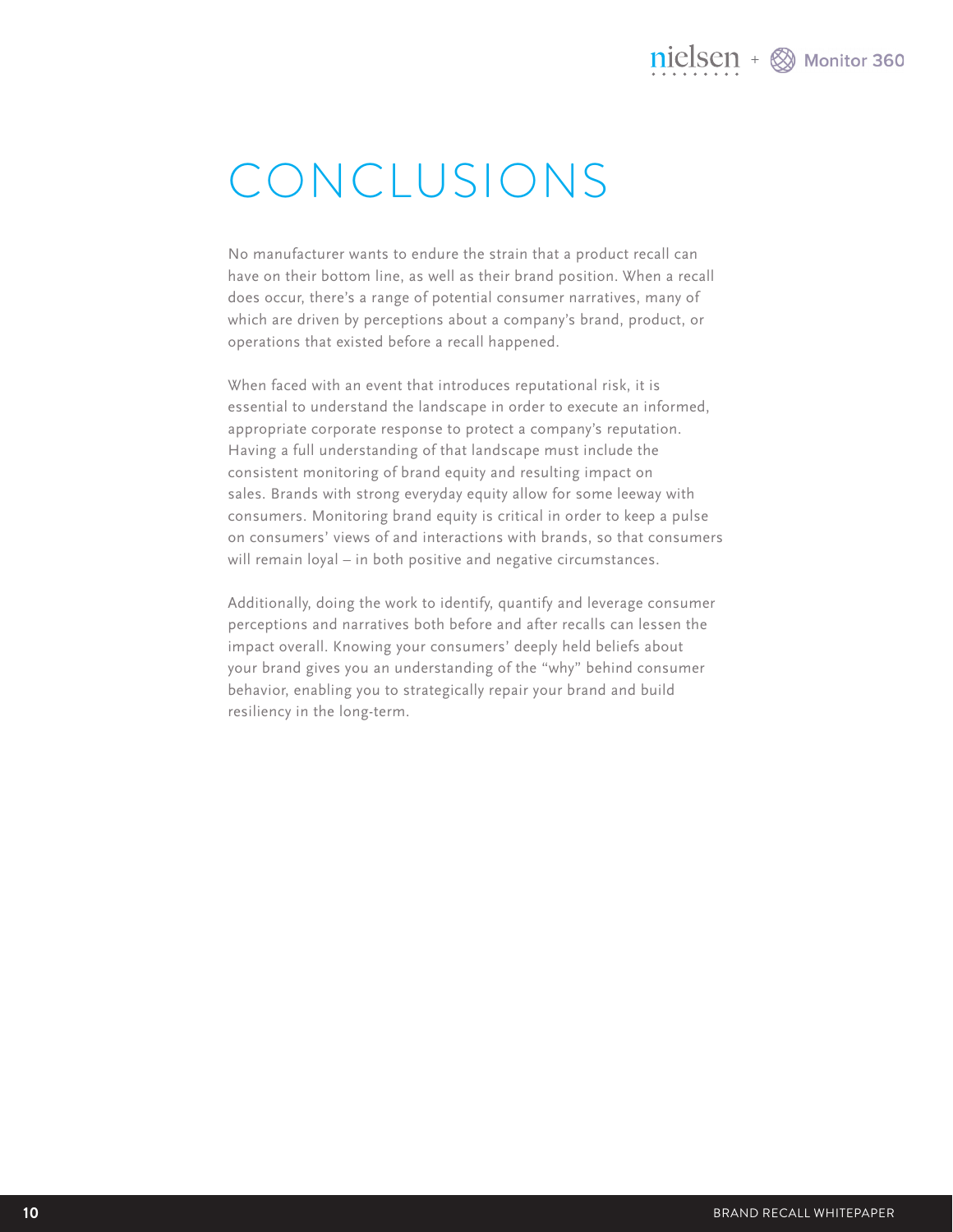# COMMON CONSUMER BELIEFS THROUGH NARRATIVES

Monitor 360 developed these nine narratives based on an analysis of 15,100 online interactions around 17 major brand recalls from January 2015 to May 2016. Below are summaries of each narrative, sample statements that may fall within each narrative and an overall impact score.

| <b>NARRATIVE</b>              | <b>NARRATIVE SUMMARY</b>                                                                                                                                                                                                                                                                                                                                                                                                                                                                                                                                                                                                                                                                                                                                                                                                                                                                                                         | <b>NARRATIVE</b><br><b>IMPACT SCORE</b> |
|-------------------------------|----------------------------------------------------------------------------------------------------------------------------------------------------------------------------------------------------------------------------------------------------------------------------------------------------------------------------------------------------------------------------------------------------------------------------------------------------------------------------------------------------------------------------------------------------------------------------------------------------------------------------------------------------------------------------------------------------------------------------------------------------------------------------------------------------------------------------------------------------------------------------------------------------------------------------------|-----------------------------------------|
| Thankful<br>and Waiting       | When consumers fall in the "thankful and waiting" narrative, they<br>feel upset about a product being recalled, but are thankful that the<br>company has taken a proactive approach to consumer safety. The<br>overall thought is that "everyone makes mistakes" and the recall<br>shows that you put people over profit. Consumers now are waiting on<br>bated breath for the return of their beloved product so they can enjoy<br>it again.<br>Example statements of consumers who fall into this narrative include:<br>It's devastating that you had to take your product off the shelf but thank<br>you for caring enough to be open about it and make it right for your loyal<br>customers. I know you'll fix the problem and be back stronger than ever.<br>But hurry!                                                                                                                                                     | 31%                                     |
| Step Up<br><b>Food Safety</b> | Consumers who fall into this narrative are a bit jaded about recalls<br>– they feel like they see a new one every day and are unsure of who<br>to trust. They also may have lost faith in food safety precautions<br>and feel they're playing Russian roulette with their safety. Their<br>disappointments are projected not just upon government agencies like<br>the FDA, but also the products that they have seen as failing to meet<br>their ethical standards. This consumer group will be vocal to others<br>when a product is recalled, impacting brand loyalty.<br>Example statements of consumers who fall into this narrative include:<br>I see a new recall for another food product practically every day. Where<br>are government regulations and self-policing? Both the FDA and food<br>companies need to step up and do their jobs so American families can<br>have dinner without worrying about getting sick. | 15%                                     |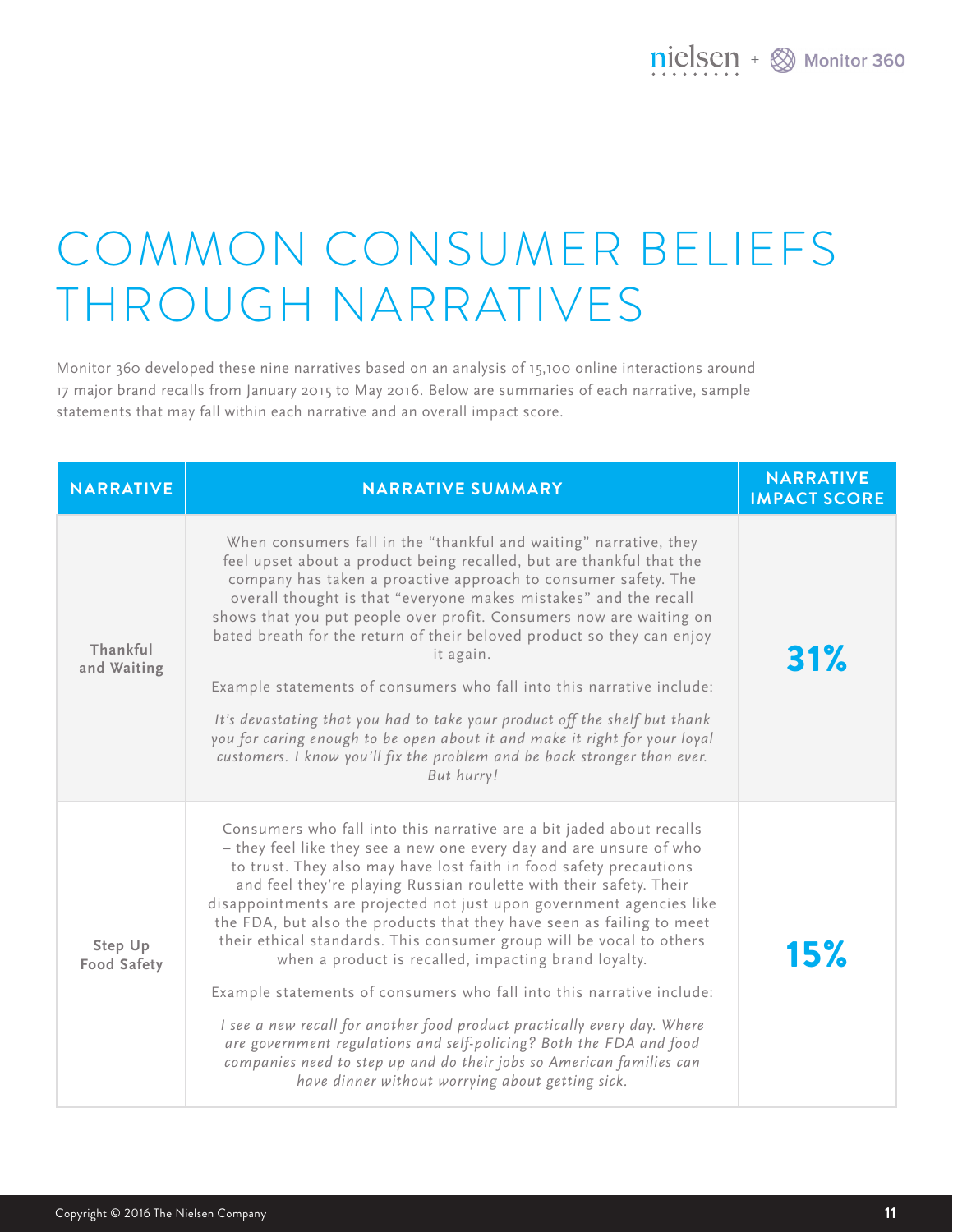| <b>NARRATIVE</b>                                         | <b>NARRATIVE SUMMARY</b>                                                                                                                                                                                                                                                                                                                                                                                                                                                                                                                                                                                                                                                                                                                                                                                                                                                                                                                                                                                                                                                                                                                                          | <b>NARRATIVE</b><br><b>IMPACT SCORE</b> |
|----------------------------------------------------------|-------------------------------------------------------------------------------------------------------------------------------------------------------------------------------------------------------------------------------------------------------------------------------------------------------------------------------------------------------------------------------------------------------------------------------------------------------------------------------------------------------------------------------------------------------------------------------------------------------------------------------------------------------------------------------------------------------------------------------------------------------------------------------------------------------------------------------------------------------------------------------------------------------------------------------------------------------------------------------------------------------------------------------------------------------------------------------------------------------------------------------------------------------------------|-----------------------------------------|
| Real Food<br>$\mathsf{lsn't}$<br>Recalled                | This narrative is born out of the "real food" trend. Consumers in this<br>narrative feel that "real food" isn't processed, and therefore is less<br>likely to be recalled. This group is inherently against pre-packaged<br>foods and prefers more fresh items with "pronounceable" ingredients.<br>Their narrative is driven by their belief in organic foods, and recalls<br>only confirm their distrust of pre-packaged foods.<br>Example statements of consumers who fall into this narrative include:<br>I'm amazed people still buy this processed junk and feed it to their kids.<br>The metal/plastic/bacteria that caused the recall probably isn't even the<br>worst ingredient in this stuff. People should save their money instead<br>of buying prepackaged foods like this that aren't meant for human<br>consumption anyway.                                                                                                                                                                                                                                                                                                                       | 15%                                     |
| <b>Customers</b><br><b>Should Use</b><br>Common<br>Sense | Another negative narrative around recalls focuses on common sense.<br>This narrative feels that recalls may be overdone and consumers are<br>desensitized to them as a result. They can empathize with companies<br>that have voluntary recalls, but feel that consumers "lose" when this<br>happens because companies may raise prices to make up for losses<br>during the recall.<br>Example statements of consumers who fall into this narrative include:<br>I understand recalling food that could harm people or make them sick,<br>but we've gone overboard with recalls. Not every piece of packaging is a<br>choking hazard. Companies issue voluntary recalls to protect themselves<br>from lawsuits but consumers are the real losers because companies raise<br>product prices to cover expensive lawyers and consultants they hire during<br>a recall.                                                                                                                                                                                                                                                                                                | 13%                                     |
| <b>Profit Over</b><br>People                             | Consumers within this narrative feel companies value their bottom<br>lines more than their most valuable asset - their consumers. They<br>feel that their loyalty has been betrayed as a result of a recall (often<br>believing that the company has stalled or waited to issue a recall at the<br>consumers' expense). They feel companies have a legal responsibility<br>to police themselves and recalls should be considered willful neglect.<br>They turn to their fellow consumers and government regulators to hold<br>companies responsible for their behavior.<br>Example statements of consumers who fall into this narrative include:<br>This company knowingly placed its loyal customers at risk by completely<br>ignoring food safety practices and waiting until the last minute possible to<br>issue a recall. Companies have a legal responsibility to police themselves<br>and this kind of reckless behavior should be considered willful neglect.<br>Consumers and government regulators must hold this company responsible<br>for its behavior so it and others realize they can't continue to put their<br>bottom line over peoples' lives. | 8%                                      |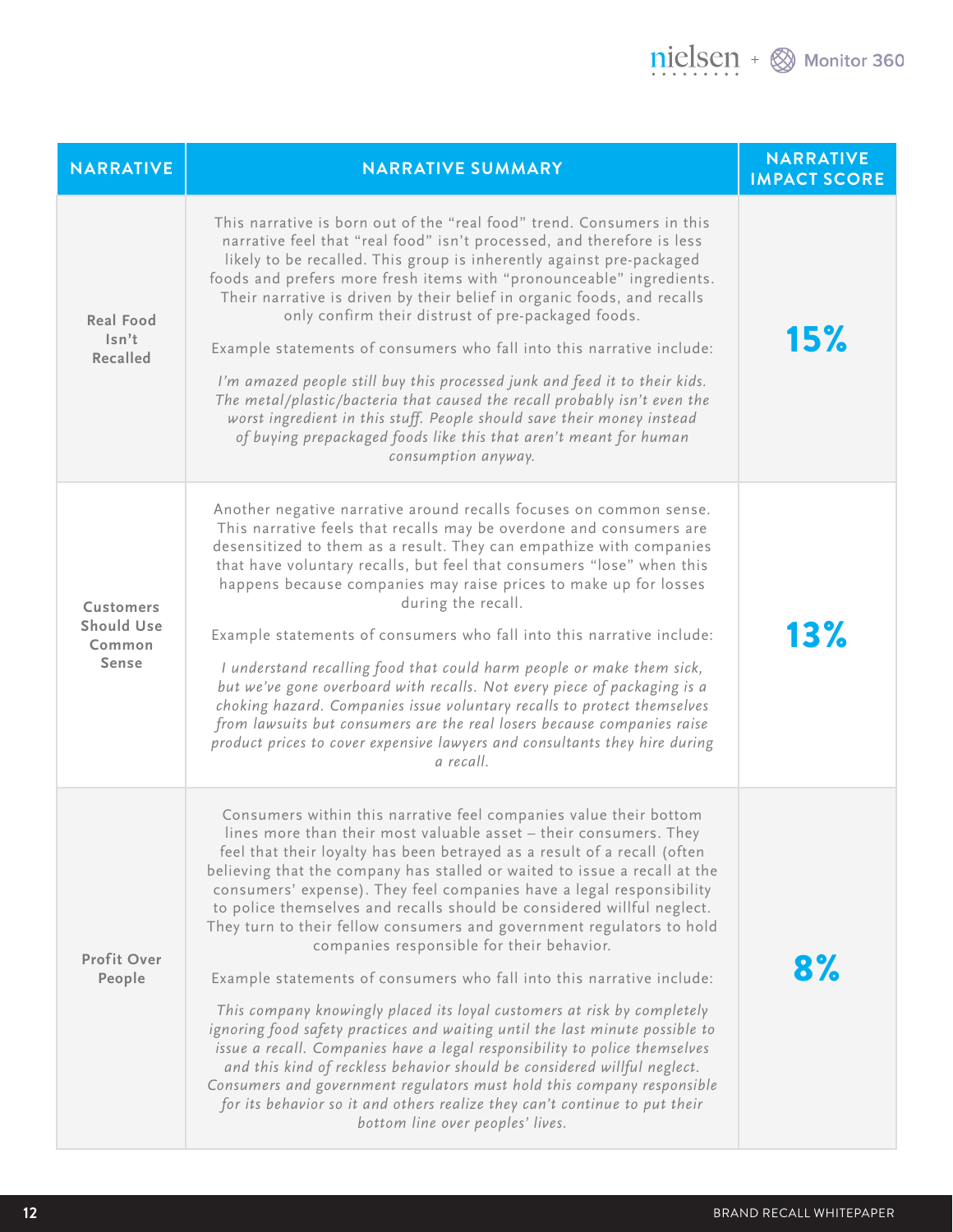| <b>NARRATIVE</b>                                 | <b>NARRATIVE SUMMARY</b>                                                                                                                                                                                                                                                                                                                                                                                                                                                                                                                                                                                                                                                                                                                                                                                                                                                                                                                                                                                                                                                                                                                                                                                                                                                                      | <b>NARRATIVE</b><br><b>IMPACT SCORE</b> |
|--------------------------------------------------|-----------------------------------------------------------------------------------------------------------------------------------------------------------------------------------------------------------------------------------------------------------------------------------------------------------------------------------------------------------------------------------------------------------------------------------------------------------------------------------------------------------------------------------------------------------------------------------------------------------------------------------------------------------------------------------------------------------------------------------------------------------------------------------------------------------------------------------------------------------------------------------------------------------------------------------------------------------------------------------------------------------------------------------------------------------------------------------------------------------------------------------------------------------------------------------------------------------------------------------------------------------------------------------------------|-----------------------------------------|
| Glad I<br>Switched<br>to Another<br><b>Brand</b> | As the saying goes, "you can't please everyone." This narrative<br>captures consumers who have switched from the recalled brand<br>to a competitor, prior to when the recall even began. A recall only<br>confirms their belief that they "made the right choice" by changing to<br>a competitive brand.<br>Example statements of consumers who fall into this narrative include:<br>Now I remember why I never buy your brand. I'm a loyal customer of your<br>competitor because its products taste better and I know they're safe to<br>feed to my kids. This recall confirms why I trust and will continue to buy<br>them so I don't have to worry about making my children sick with your<br>second-rate products.                                                                                                                                                                                                                                                                                                                                                                                                                                                                                                                                                                       | <b>7%</b>                               |
| One More<br>Reason to<br>Boycott                 | Similar to the above narrative, this group sees a recall as another<br>reason to dislike the recalled brand. This narrative group is likely to<br>not only buy a competitor, but vocally boycott the recalled brand for<br>other purposes - whether that be political reasons or animal/labor<br>rights. They see a recall as an opportunity to advance their anti-brand<br>platform and add fuel to their boycott. This group may be small, but<br>their end goal looms nonetheless - to put the recalled brand out of<br>business.<br>Example statements of consumers who fall into this narrative include:<br>This recall is just another reason to boycott this company and all of its<br>products. I've been boycotting its products for years and this recall only<br>adds to my disdain. There are many other honest companies out there<br>that one can patronize instead. Hopefully this recall will bring attention to<br>all of this company's ills and finally put it out of business.                                                                                                                                                                                                                                                                                            | 4%                                      |
| Afraid<br>and<br>Abandoned                       | This narrative captures two common reactions to a recall - fear that<br>a recall could happen again, or not be effective, as well as the feeling<br>that they've been abandoned by the brand. This group wants to trust<br>the recalled brand again, but feels they have unanswered questions<br>around safety and course-correction moving forward. Consumers in<br>this narrative may have reached out to the recalled brand for more<br>information, but feel that they either haven't heard from the brand, or<br>the answers left something to be desired. Making customer service a<br>priority is important for this narrative, both in assuaging their fears<br>and regaining their trust.<br>Example statements of consumers who fall into this narrative include:<br>My family and I recently consumed your recalled product and we're<br>freaking out and we need answers. I've tried contacting you multiple<br>times but you're not responding or providing any information. There are<br>thousands of families like us who have given you a trusted spot in our<br>kitchens and you can't even respond to questions about whether or not<br>your product will make us sick. You need to make customer service your<br>top priority or you'll never gain back my family's trust. | 4%                                      |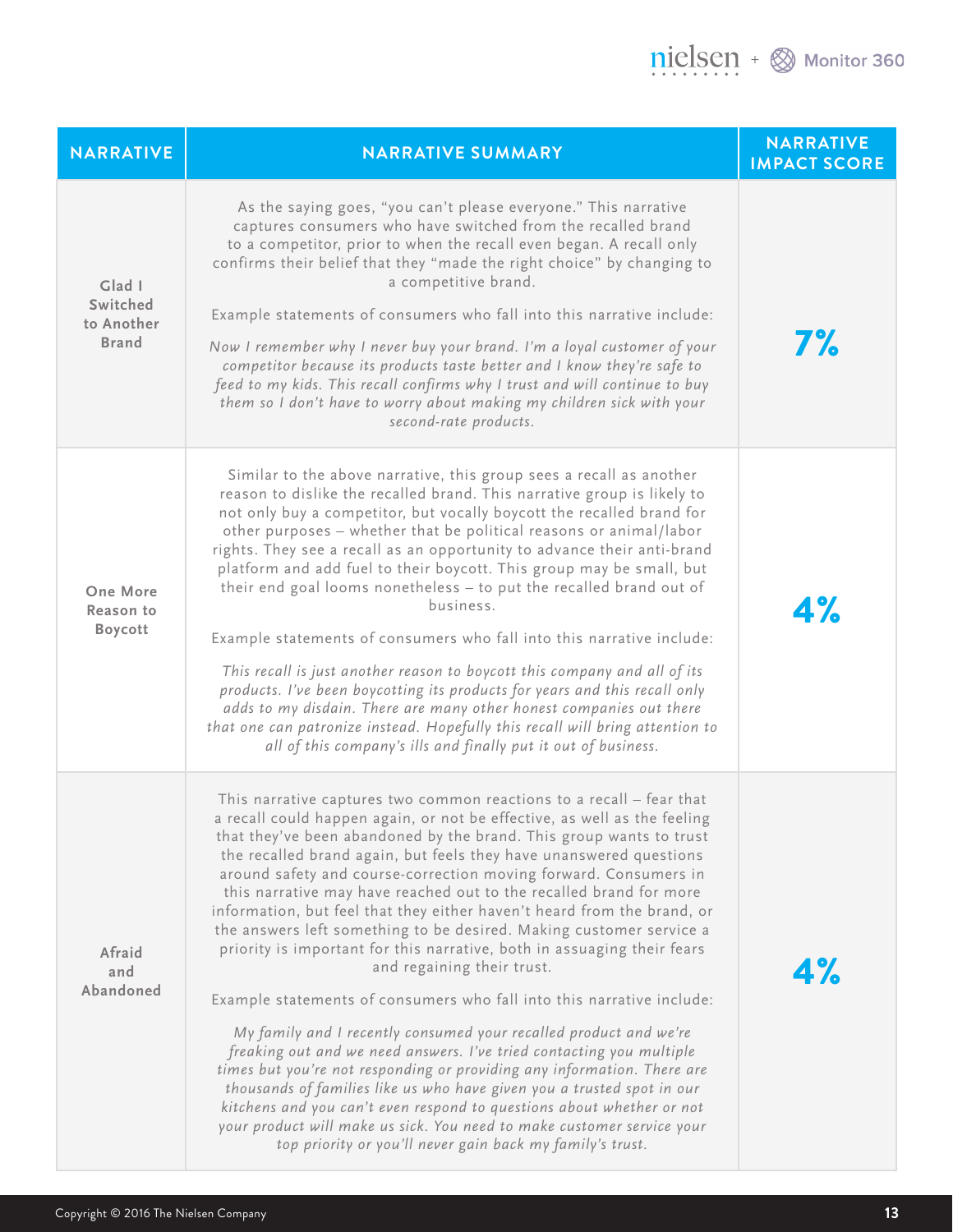| <b>NARRATIVE</b>                       | <b>NARRATIVE SUMMARY</b>                                                                                                                                                                                                                                                                                                                                                                                                                                                                                                                                       | <b>NARRATIVE</b><br><b>IMPACT SCORE</b> |
|----------------------------------------|----------------------------------------------------------------------------------------------------------------------------------------------------------------------------------------------------------------------------------------------------------------------------------------------------------------------------------------------------------------------------------------------------------------------------------------------------------------------------------------------------------------------------------------------------------------|-----------------------------------------|
| <b>Bring Our</b><br>Production<br>Home | The final narrative is centered around national pride and in-country<br>sourcing. Consumers in this narrative feel that goods that are made<br>outside of their home countries is a negative. A recall just proves that<br>production shouldn't be done overseas. They may even go so far as<br>to question whether the recalled product is "real" or if the company<br>is lying about ingredients or something else beyond the reaches of a<br>recall.                                                                                                        |                                         |
|                                        | Example statements of consumers who fall into this narrative include:                                                                                                                                                                                                                                                                                                                                                                                                                                                                                          |                                         |
|                                        | I bet this product was made in a country that doesn't have food safety<br>regulations. I wouldn't be surprised if this product isn't actually real food<br>- it's probably a bunch of cheaper substitutes mixed together and re-<br>packaged. Recalls like this wouldn't happen if all of our food was made in<br>the United States where there are real food safety regulations. Companies<br>need to put consumers first and move their production back home so<br>people don't have to worry about getting sick from foods they should be<br>able to trust. | 4%                                      |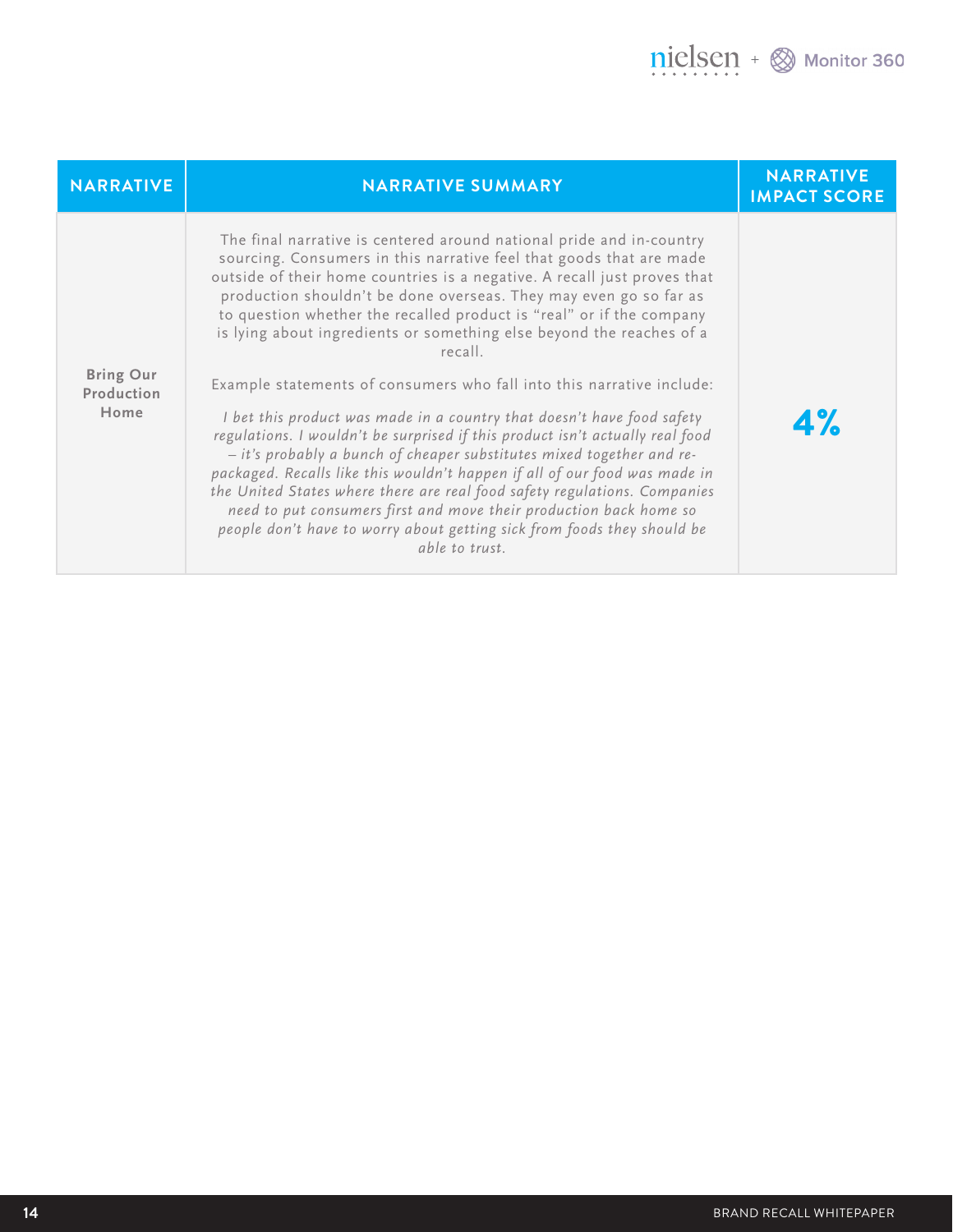#### ABOUT MONITOR 360

Monitor 360, the global leader in Narrative Analytics, enables companies to discover, interpret, and shape customer narratives about their brand, products, and competitors. The company is headquartered in San Francisco, with offices in Washington, D.C. For more information, visit Monitor-360.com.

#### ABOUT NIELSEN

Nielsen Holdings plc (NYSE: NLSN) is a global performance management company that provides a comprehensive understanding of what consumers watch and buy. Nielsen's Watch segment provides media and advertising clients with Total Audience measurement services for all devices on which content — video, audio and text — is consumed. The Buy segment offers consumer packaged goods manufacturers and retailers the industry's only global view of retail performance measurement. By integrating information from its Watch and Buy segments and other data sources, Nielsen also provides its clients with analytics that help improve performance. Nielsen, an S&P 500 company, has operations in over 100 countries, covering more than 90% of the world's population.

For more information, visit www.nielsen.com.

Copyright © 2016 The Nielsen Company. All rights reserved. Nielsen and the Nielsen logo are trademarks or registered trademarks of CZT/ACN Trademarks, L.L.C. Other product and service names are trademarks or registered trademarks of their respective companies. 16/10487

nielsen AN UNCOMMON SENSE OF THE CONSUMER<sup>TM</sup>